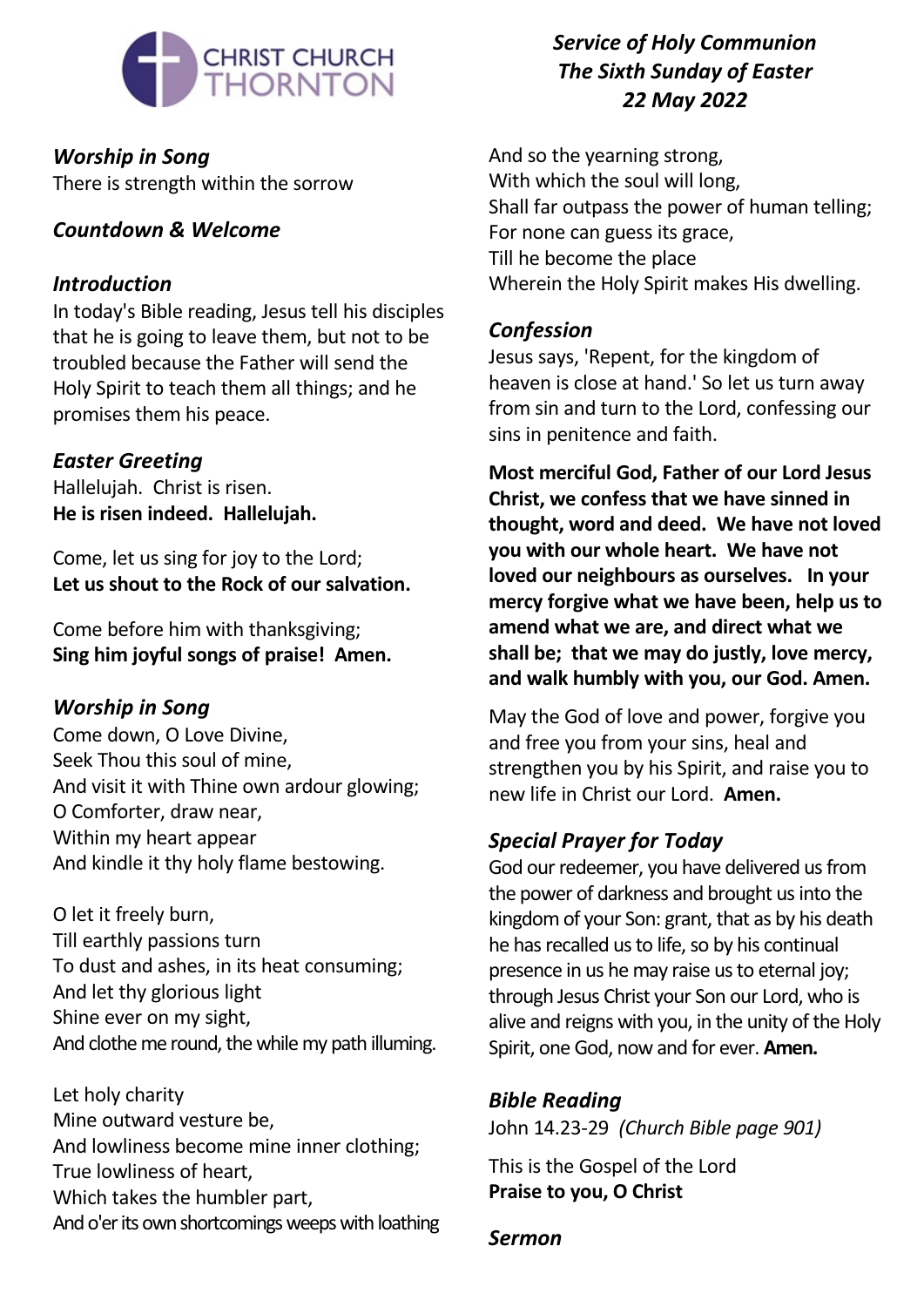# *Worship in Song*

Holy Spirit living breath of God, Breathe new life into my willing soul. Bring the presence of the risen Lord To renew my heart and make me whole. Cause your word to come alive in me, Give me faith for what I cannot see; Give me passion for your purity; Holy Spirit, breathe new life in me.

Holy Spirit, come abide within, May your joy be seen in all I do. Love enough to cover every sin In each thought and deed and attitude: Kindness to the greatest and the least, Gentleness that sows the path of peace. Turn my strivings into works of grace; Breath of God, show Christ in all I do.

Holy Spirit, from creation's birth, Giving life to all that God has made, Show your power once again on earth, Cause Your church to hunger for your ways. May the fragrance of our prayers arise; Lead us on the road of sacrifice, That in unity the face of Christ May be clear for all the world to see.

# *The Apostles Creed*

Do you believe and trust in God the Father? **I believe in God, the Father almighty, creator of heaven and earth.**

Do you believe and trust in his Son Jesus Christ? **I believe in Jesus Christ, his only Son, our Lord who was conceived by theHoly Spirit, born of the Virgin Mary,suffered under Pontius Pilate, was crucified, died and was buried; he descended to the dead. On the third day he rose again; he ascended into heaven, he is seated atthe right hand ofthe Father, and he will come to judge the living and the dead.**

Do you believe and trust in the Holy Spirit? **I believe in the Holy Spirit, the holy catholic Church, the communion of saints, the forgiveness of sins, the resurrection of the body, and the life everlasting. Amen.**

### *Prayers*

*At the end:* Merciful Father, **accept these prayers for the sake of your Son, our Saviour Jesus Christ. Amen.**

### *The Peace*

The risen Christ came and stood among his disciples and said, 'Peace be with you.' Then were they glad when they saw the Lord

The peace of the Lord be always with you **and also with you.**

# *Offertory Prayer*

**Generous God, creator, redeemer, sustainer, at your table we present this money, symbol of the work you have given us to do; use it, use us, in the service of your world to the glory of your name. Amen.**

# *The Eucharistic Prayer*

The Lord is here. **His Spirit is with us.**

Lift up your hearts. **We lift them to the Lord.**

Let us give thanks to the Lord our God. **It is right to give thanks and praise.**

You are worthy of our thanks and praise, Lord God of truth, for by the breath of your mouth you have spoken your word, and all things have come into being.

You fashioned us in your image and placed us in the garden of your delight. Though we chose the path of rebellion you would not abandon your own.

Again and again you drew us into your covenant of grace. You gave your people the law and taught us by your prophets to look for your reign of justice, mercy and peace.

As we watch for the signs of your kingdom on earth, we echo the song of the angels in heaven, evermore praising you and saying:

**Holy, holy, holy Lord, God of power and might, heaven and earth are full of your glory. Hosanna in the highest.**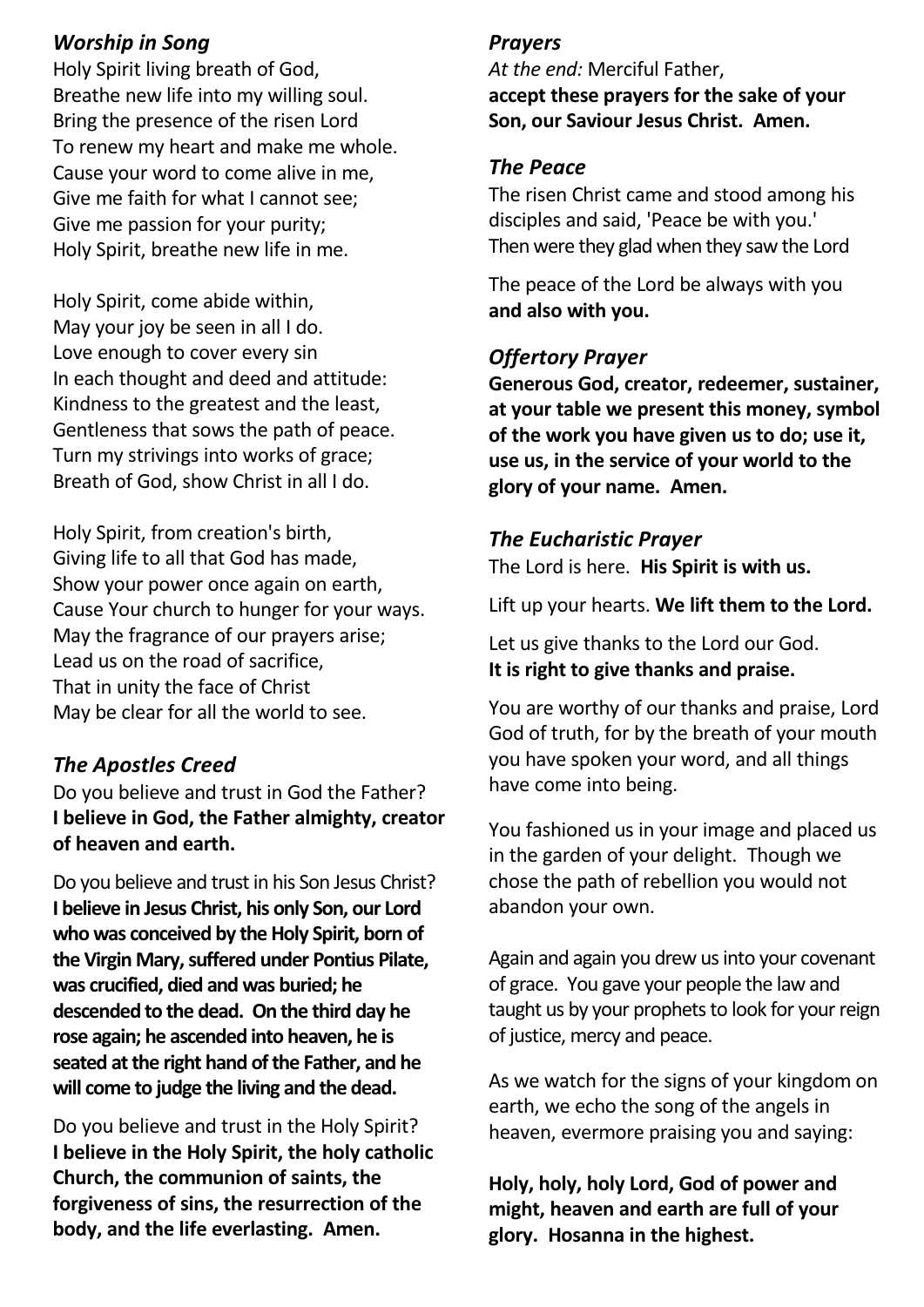Lord God, you are the most holy one, enthroned in splendour and light, yet in the coming of your Son Jesus Christ you reveal the power of your love made perfect in our human weakness.

#### **Amen. Lord, we believe.**

Embracing our humanity, Jesus showed us the way of salvation; loving us to the end, he gave himself to death for us; dying for his own, he set us free from the bonds of sin, that we might rise and reign with him in glory. **Amen. Lord, we believe.**

On the night he gave up himself for us all he took bread and gave you thanks; he broke it and gave it to his disciples, saying: Take, eat; this is my body which is given for you; do this in remembrance of me.

#### **Amen. Lord, we believe.**

In the same way, after supper he took the cup and gave you thanks; he gave it to them, saying: Drink this, all of you; this is my blood of the new covenant which is shed for you and for many for the forgiveness of sins. Do this, as often as you drink it, in remembrance of me. **Amen. Lord, we believe.**

Therefore we proclaim the death that he suffered on the cross, we celebrate his resurrection, his bursting from the tomb, we rejoice that he reigns at your right hand on high and we long for his coming in glory. **Amen. Come Lord Jesus.**

As we recall the one, perfect sacrifice of our redemption, Father, by your Holy Spirit let these gifts of your creation be to us the body and blood of our Lord Jesus Christ; form us into the likeness of Christ and make us a perfect offering in your sight. **Amen. Come Holy Spirit.**

Look with favour on your people and in your mercy hear the cry of our hearts. Bless the earth, heal the sick, let the oppressed go free and fill your Church with power from on high. **Amen. Come Holy Spirit.**

Gather your people from the ends of the earth to feast with all your saints at the table in your kingdom, where the new creation is brought to perfection in Jesus Christ our Lord;

by whom, and with whom, and in whom, in the unity of the Holy Spirit, all honour and glory be yours, almighty Father, for ever and ever. **Amen.** 

### *The Lord's Prayer*

**Our Father in heaven, hallowed be your name, your kingdom come, your will be done, on earth as in heaven. Give us today our daily bread. Forgive us our sins as we forgive those who sin against us. Lead us not into temptation but deliver us from evil. For the kingdom, the power, and the glory are yours now and for ever. Amen.**

# *Breaking of the Bread*

Every time we eat this bread and drink this cup, **we proclaim the Lord's death until he comes.**

# *Giving of Communion*

Draw near with faith. Receive the body of our Lord Jesus Christ which he gave for you, and his blood which he shed for you. Eat and drink in remembrance that he died for you, and feed on him in your hearts by faith with thanksgiving.

*We receive communion*

# *Song during Communion*

Here is love vast as the ocean Loving kindness as the flood When the Prince of Life our ransom Shed for us His precious blood Who His love will not remember Who can cease to sing His praise He can never be forgotten Throughout Heav'n's eternal days

On the mount of crucifixion Fountains opened deep and wide Through the floodgates of God's mercy Flowed a vast and gracious tide Grace and love like mighty rivers Poured incessant from above And Heaven's peace and perfect justice Kissed a guilty world in love